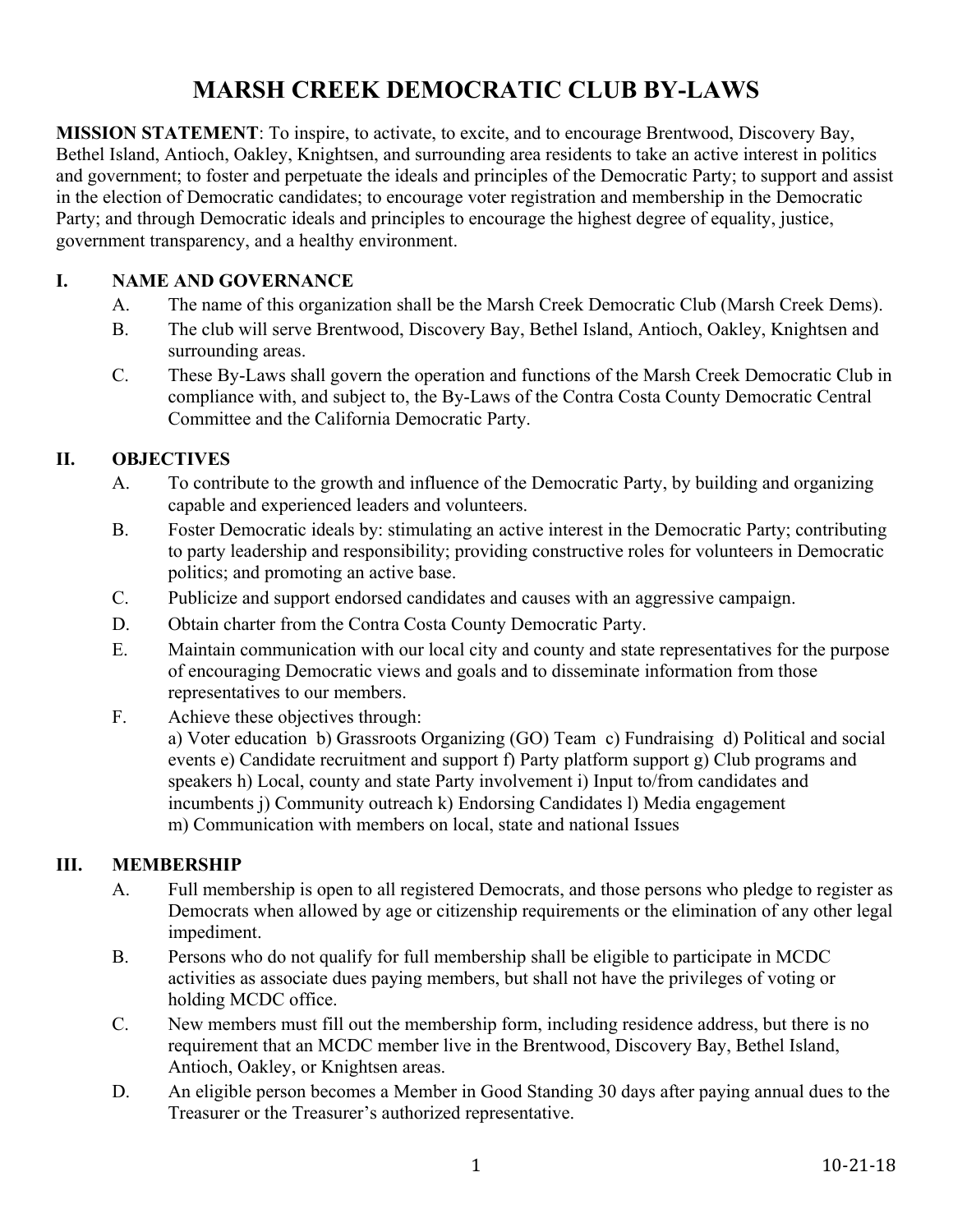- E. An existing member shall be considered a Member in Good Standing, if their dues are current, or have been waived due to economic hardship, their voting rights being subject to compliance with the other provisions of these by-laws.
- F. Only Members in Good Standing as of July 1, who are duly registered as a member of the Democratic Party of California will be included in the roster submitted for purposes of participation in the California Democratic Party endorsement process.
- G. Use of Club Name: No officer, Executive Board member or Club member shall use the name of the Club in connection with any candidate or issue not endorsed by the Club.
- H. Members shall be given a copy of the MCDC By-laws upon request.
- I. MCDC supports non-discrimination in membership, including age, gender, race, color, creed, and sexual orientation, persons with disabilities as defined by the Americans with Disabilities Act of 1990 as amended, religion, national origin, ethnicity, or economic status.

# **IV. DUES**

- A. Dues shall be due on January 1 of each year and payable by the February meeting of each calendar year.
- B. Annual dues shall be \$20. Student/Youth \$5.00
- C. Prorated dues: Members who join after July 1st will be offered a prorated \$10 membership fee.
- D. Changes in annual dues shall be recommended by the Executive Board to the membership at a regularly called meeting of the Club after due notice, and shall be approved by a majority of the members in good standing present and voting. Payment for membership shall be accepted only from accounts in the prospective member's name or which the prospective member controls.

#### **V. OFFICERS**

- A. The Officers shall be elected at the first meeting of the calendar year and shall hold office for one year or until a successor is installed.
- B. The Officers shall be as follows:
	- 1. President
	- 2. Vice President
	- 3. Secretary
	- 4. Treasurer
	- 5. Directors-At-Large (2)
	- 6. Immediate Past President
- C. No Officer shall hold more than one office at a time, except on an "Acting" basis, and under no circumstances should the President and Treasurer be the same person.
- D. The Treasurer shall be responsible for the collection of dues, receive and deposit all club funds; maintain an accurate record of club receipts and expenditures; sign all checks as authorized by the Executive Board; make the record of club receipts and expenditures available to any member when requested; provide a report of the club financial status at club meetings as requested; provide an annual written report of club financial status; make the books and all other financial records of the club available to the audit committee each year in May. In addition the Treasurer File all financial reports as required by law in a timely fashion with the appropriate agencies and draft and present a proposed annual budget for review by the Executive Board and General Membership.
- E. Directors-at-Large shall aid the President in planning the direction and organizing the activities of the MCDC and carrying out the duties set forth in the By-laws.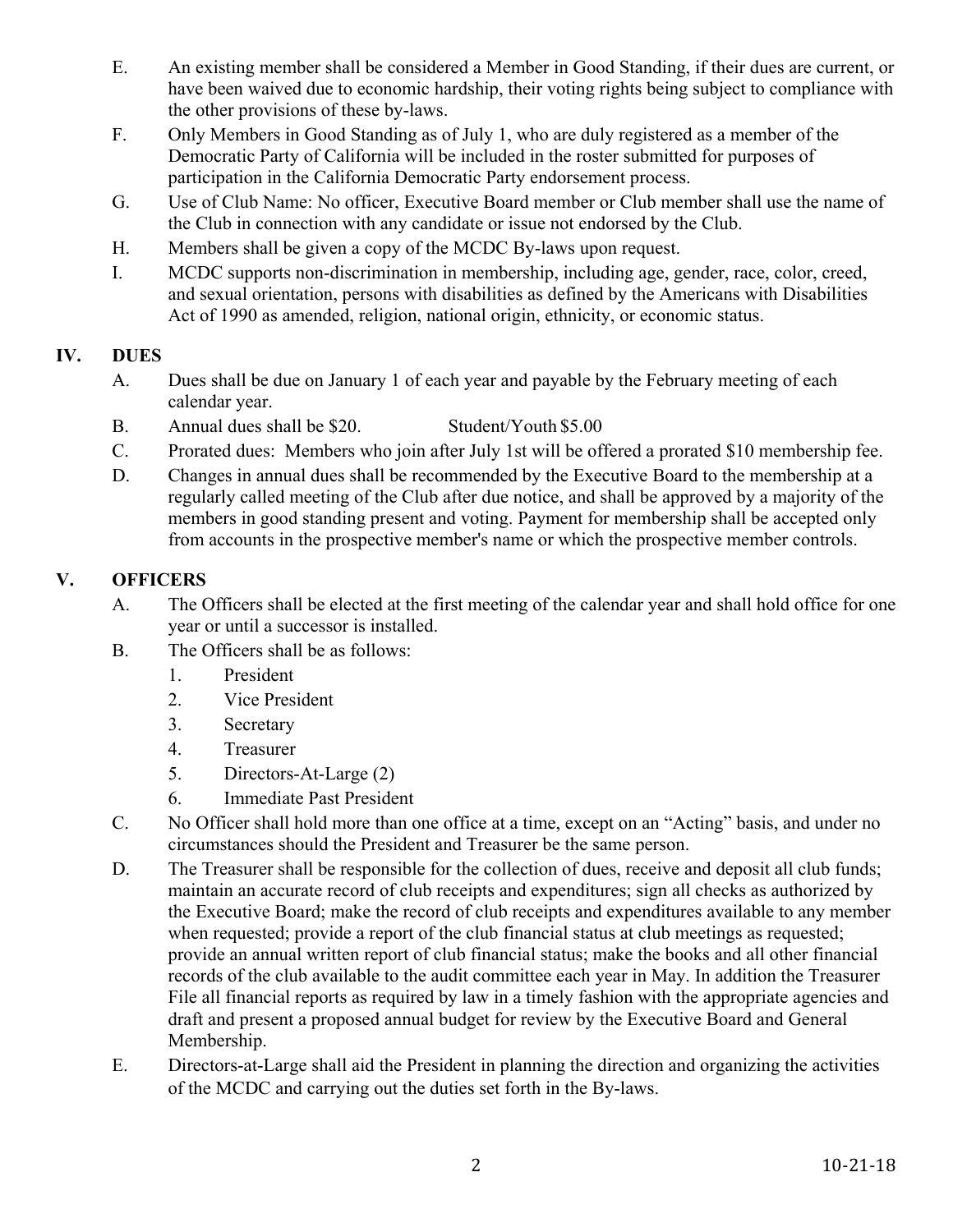- F. The Immediate Past President shall advise the President on matters important to the MCDC and participate in Executive Board meetings and the annual membership meeting.
- G. Treasurer's books will be audited for approval by the membership when ordered by the Executive Board.

# **VI. EXECUTIVE BOARD**

- A. The elected Officers and Past President shall constitute the Executive Board. Any member of the Executive Board may be removed following three consecutive absences (unless excused by the President) during the calendar year. After six consecutive absences, they must be removed.
- B. The Executive Board will meet a minimum of four (4) times per calendar year for the purpose of planning and directing and implementing the policies of the MCDC. During election years, the Executive Board will strive to meet monthly. All members can attend Board meetings.
- C. Members of the Executive Board should be notified of the time and place of each Board meeting at least five (5) days in advance and a preliminary agenda should be provided.
- D. A majority of members of the Executive Board, at a duly constituted meeting, shall constitute a quorum.
- E. For the purpose of establishing a quorum, telephonic/or Skype/Facetime/Go-to-Meeting or electronic attendance is authorized.
- F. Special meetings of the Executive Board, for any purpose whatsoever, may be called at any time by the President or upon written request from five members of the Executive Board.
- G. The maximum number of Executive Board members shall be seven (7).
- H. The Executive Board may affiliate the MCDC with such other Democratic Party organizations as seem appropriate and desirable.
- I. The Executive Board shall select the delegates and alternative delegates to which the MCDC is entitled to the organizations with which the MCDC is affiliated. Those delegates and alternate delegates selected shall be MCDC members in good standing. The President shall fill delegate vacancies from the alternates and new alternates will be selected at the next Executive Board meeting.
- J. All Executive Board members shall serve without compensation.
- K. An Executive Board member shall be designated by the President with the consent of the Board to serve as Parliamentarian with the duties of interpreting the MCDC's Charter, and By-laws, and the most recent edition of Robert's Rules of Order, to ensure the activities of the MCDC are in keeping with both the spirit and meaning of these documents and to provide guidance in these matters.

# **VII. ELECTIONS**

- A. Elections will be held annually as early as possible in the year, but in no case, later than April.
- B. New members shall be entitled to vote on Club matters thirty (30) days after dues are received. Ongoing members shall be entitled to vote upon payment of dues for the year. Membership must be renewed annually.
- C. Every Member in Good Standing shall be eligible for any office in this Organization
- D. Nominations for officers may also be made by the Executive Board or any member in good standing.
- E. "Intent to Run" forms will be available at the November meeting. All candidates for office shall submit an "Intent to Run" via email with the Secretary at least fourteen (14) days prior to election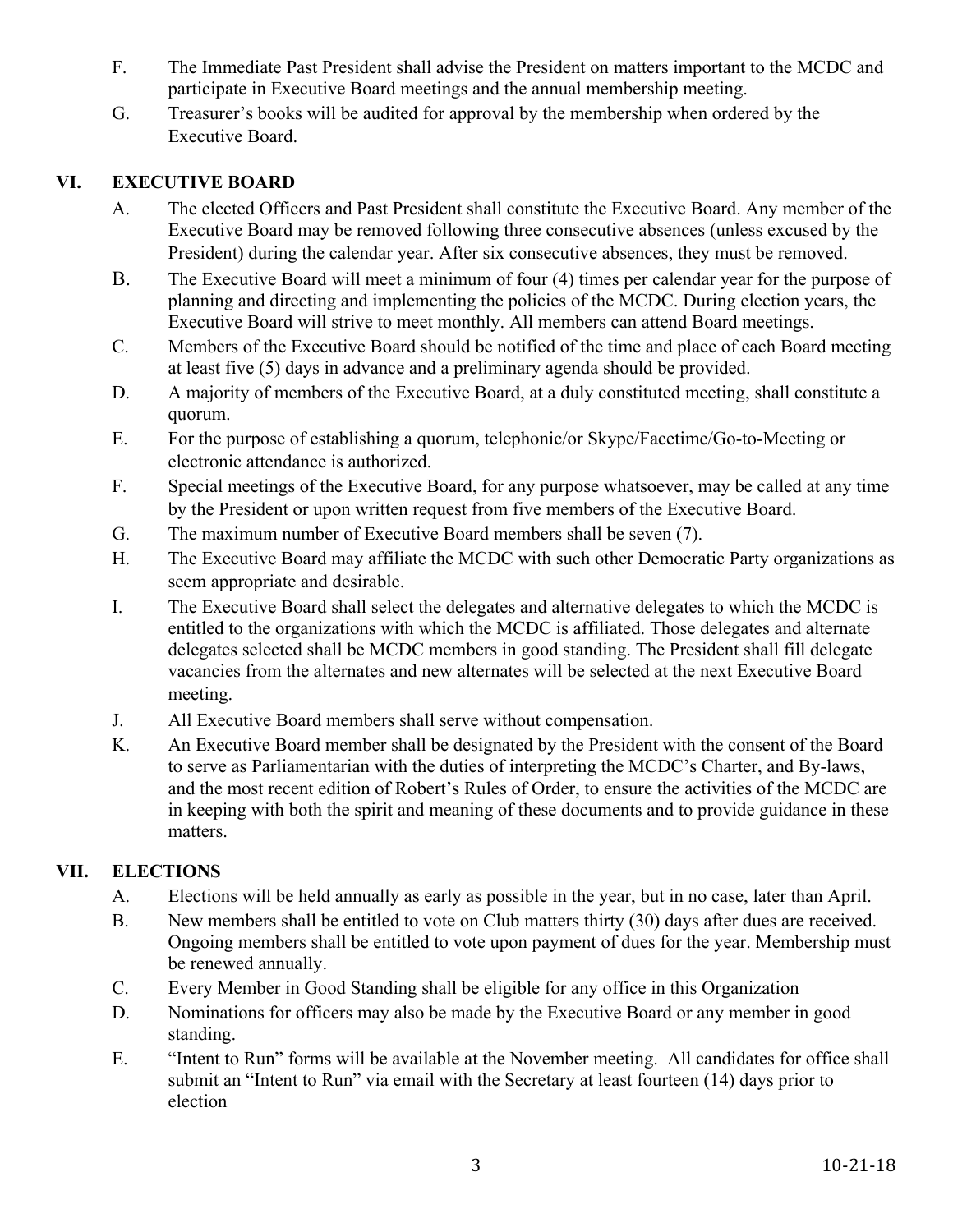- F. The Secretary will post online and email all club members the declared candidates 12 days prior to the election.
- G. The secretary will prepare a ballot for all offices that are contested.
- H. In the absence of a contest, the election shall be by acclamation.
- I. In the event a Member in Good Standing cannot attend the meeting in which an officer election will occur, the Member in Good Standing may submit an absentee ballot electronically. The absentee ballot must be received by the Secretary no later than one (1) hour prior to the scheduled start of the meeting. The email must be sent from the account listed on the membership form.
- J. The Secretary will send absentee ballots to all Members in Good Standing who request them.
- K. All offices that are contested shall be conducted by secret ballot.
- L. Candidates receiving the highest number of votes of the Member in Good Standing present and voting shall be considered elected.
- M. All terms shall be for one (1) year immediately following the election or until the next election.
- N. With the exception of President, in the event that an officer vacancy exists, any active member may then be nominated to run for that office. The membership will vote to fill vacancies at the following meeting.

#### **VIII. STANDING AND OTHER COMMITTEES**

- A. The Executive Board may form ad hoc committees at any time. Ad hoc committees will consist of at least one Executive Board member. The purpose of an Ad Hoc committee is essentially for short term projects and may include non-Board members who wish to be active for a limited time only.
- B. Standing committees shall be determined by Executive Board and may change as needs arise.
- C. Suggested standing committees
	- 1. Membership
	- 2. Program and Events Committee (including Fund Raising)
	- 3. Publications Committee (Print, Digital and Social Media)
	- 4. Community Outreach–Voter Registration, Precinct walking and Text and Phone Banking
	- 5. Issues, Endorsements, and Legislative Committee
	- 6. Elections and By-Laws
	- 7. The Finance and Audit Committee, which will consist of a minimum of two members of the Executive Board, will include two non-Board members appointed by the Board, and will prepare an annual budget for the MCDC for the fiscal year and will audit the MCDC bank statements and copies of all checks periodically to determine how the MCDC has spent funds over the past year or years.

#### **IX. AMENDMENTS**

- A. Amendments to the By-laws may be initiated by the Executive Board, By-Laws Committee, or by written petition signed by ten percent (10%) of the MCDC members eligible to vote.
- B. The Executive Board shall consider any such petition and make a recommendation at the next MCDC general membership meeting following receipt of the petition.
- C. Written notice of any proposed amendment(s) shall be given to the MCDC membership at least fourteen (14) days prior to any membership consideration.
- D. Discussion of changes, amendments, revisions and review will occur at the membership meeting prior to any consideration and vote.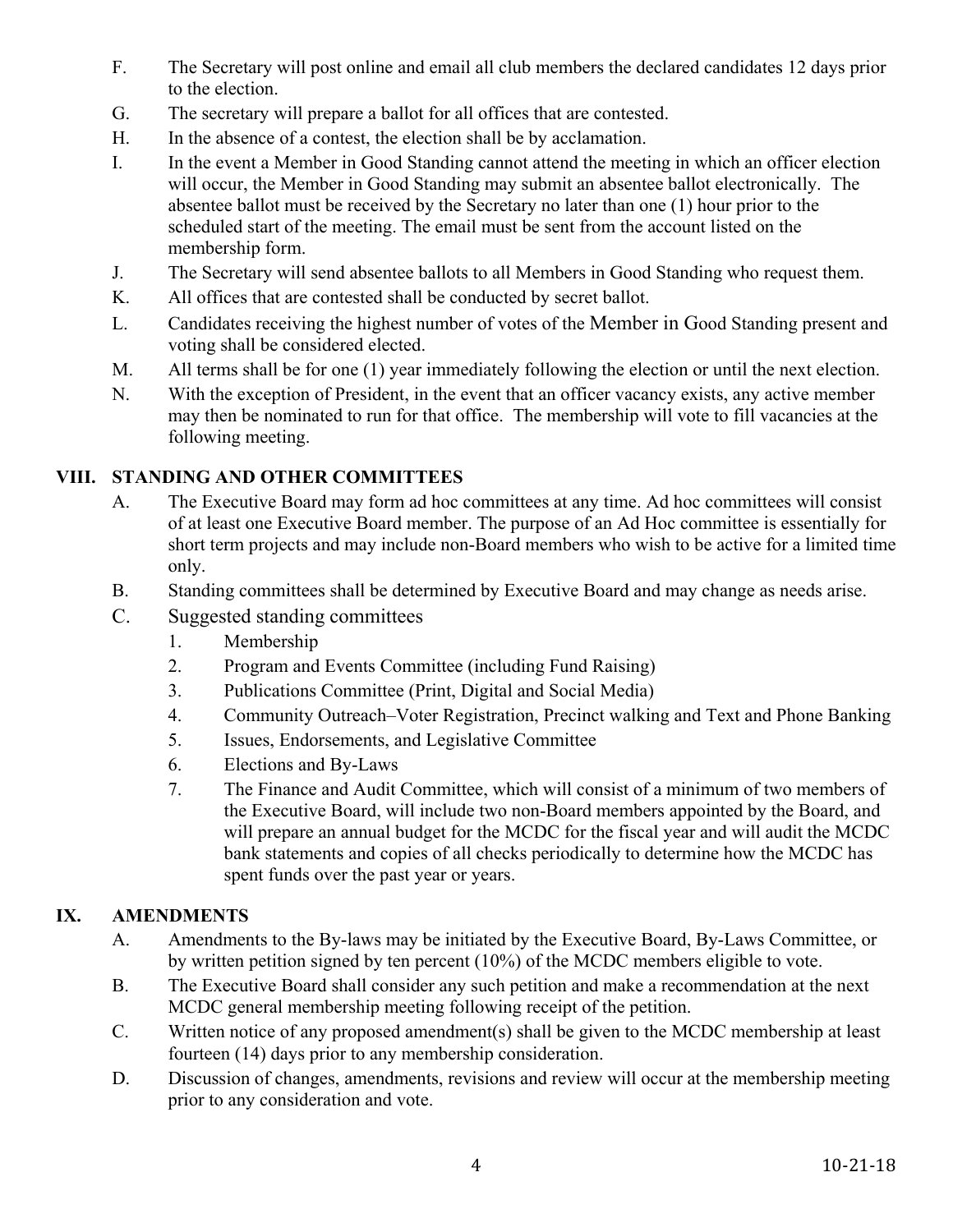- E. A majority vote of an established quorum of qualified MCDC members shall be necessary for passage of By-laws amendments and revisions recommended by the Executive Board, and those not recommended by the Board will require a two-thirds vote in favor.
- F. In the event a Member in Good Standing cannot attend the meeting in which an amendment will be voted on, the Member in Good Standing may submit an absentee ballot electronically that must be received by the Secretary no later than one (1) hour prior to the scheduled start of the meeting. The email must be sent from the account listed on the membership form.

## **X. MEETINGS**

- A. General membership meetings shall be held monthly on dates and times as designated by the Executive Board.
- B. Regular Meetings: There shall be at least ten (10) regular meetings of the Club in each calendar year, to be held at such times and places as may be designated by the Executive Board. Insofar as possible, meeting locations and times should be consistent with prior and subsequent meetings.
- C. Election Meetings: The annual meeting of the Club for purposes of electing offices shall be typically held in the early part of each year, but must be held no later than April. It shall be a regular meeting of the Club.
- D. Notice and agenda of regular and special meetings shall be prepared and distributed by the Secretary. The Secretary shall send notices and agendas via email to all club members and post on the Club's website at least ten (10) days prior to the convening of each meeting. If special meetings are called with less than ten (10) days' notice, the Secretary must notify the Executive Board by telephone and/or email.
- E. Any interested party may request to place an item on the agenda of a regular or special meeting in writing to the President and Secretary at least seven (7) days prior to the meeting. An item may be added to the agenda after the noticing deadline by a 2/3 vote of the present and voting Members is Good Standing at a general membership meeting.
- F. The Secretary shall send minutes of general membership meetings via email to all club members and post on the Club's website within fourteen (14) days after each meeting.
- G. Special Meetings: Special meetings of the Club may be held when called by the President (or by a Vice President in the event the presidency is vacated), by a one-third (1/3) vote of the members of the Executive Board or by written request, whether electronic or print, to the President by twenty percent (20%) of members of the Club in good standing. In the latter case, the President must call the meeting, with due notice to the membership, as soon as practicable but at most within fifteen (15) days from the receipt of the request, but such special meeting may coincide with a regular meeting of the Club if such is scheduled to occur within said 15-day period.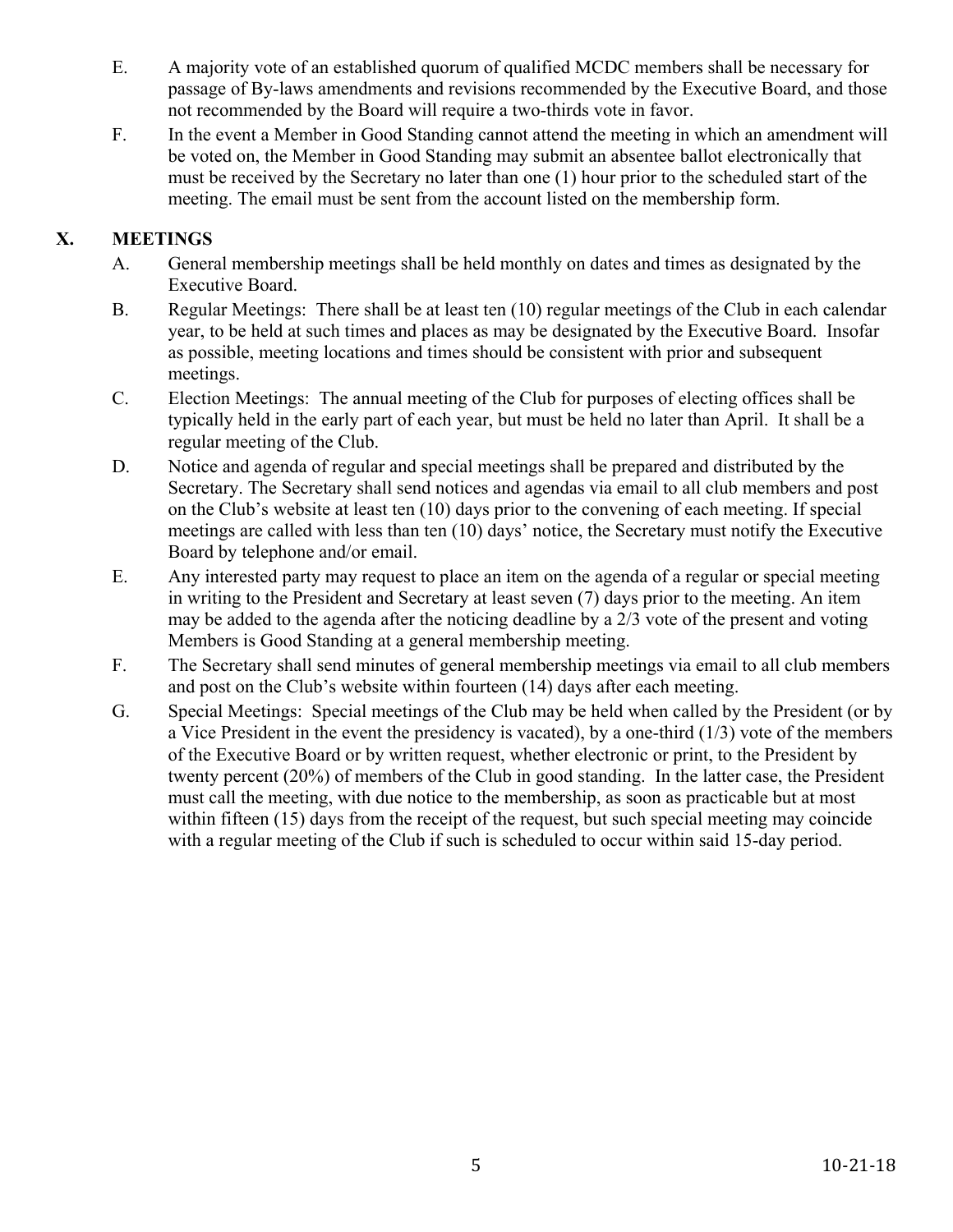# **XI. ENDORSEMENTS**

- A. Candidate Endorsement Guidelines
	- 1. The Club has the legal right to endorse, not to endorse or take no position on candidates running for public and Democratic Party offices.
	- 2. Endorsement may be in the form of use of Club's name, use of volunteers, monetary contributions or any combination thereof.
	- 3. All contributions must be made in accordance with state laws and club requirement that a minimum of \$225 balance remains available in the treasury at all times.
	- 4. The Club may only consider registered Democrats for endorsement.
	- 5. All Candidate Endorsements must follow the procedures listed below.
- B. Endorsement Procedures
	- 1. Active Club members may request that an endorsement forum or a special meeting be held to inform the membership of the various candidates and consider their endorsement. The Club may have more than one meeting if needed.
	- 2. The Executive Committee shall set the rules of the forum, giving each candidate an equal amount of time for presentation and allowing a set time for questions from members.
	- 3. All Democratic candidates who are seeking Club endorsement will be invited to an endorsement forum or special meeting. Candidates will be notified of the rules before the forum or special meeting.
	- 4. If candidates are not able to attend the endorsement meeting, candidates may send a representative or have a Club member speak on their behalf.
	- 5. Candidates may also provide literature, resume or any other promotional materials.
	- 6. Following all presentations, active members must vote by a two-thirds majority to endorse a candidate.
	- 7. In accordance with state laws and club requirements, active members may vote by a twothirds vote to make a monetary contribution to an endorsed candidate's campaign in the case of local providing that candidate has been an active member of the Marsh Creek Democratic Club.
	- 8. All Candidates applying for endorsement shall be notified of the Club's decision in a timely manner. Endorsed candidates may be listed in a press release distributed to the appropriate media.
- C. Issue Advocacy
	- 1. Positions on pending legislation, proposition, and any other issues of importance to the Democratic philosophy may be taken and supported by the Club with a majority of members present. Members may request additional information or speakers on these issues before taking a position on each.

# **XII. QUORUM**

- A. A quorum for an MCDC general membership meeting shall consist of twenty percent (20%) of the total Members in Good Standing.
- B. For the purpose of establishing a quorum, telephonic/or Skype/Facetime/Go-to-Meeting or electronic attendance is authorized.

# **XIII. PARLIAMENTARY PROCEDURE**

A. All proceedings, including those not covered by this Constitution and Bylaws, shall be governed by the latest edition of Roberts Rules of Order.